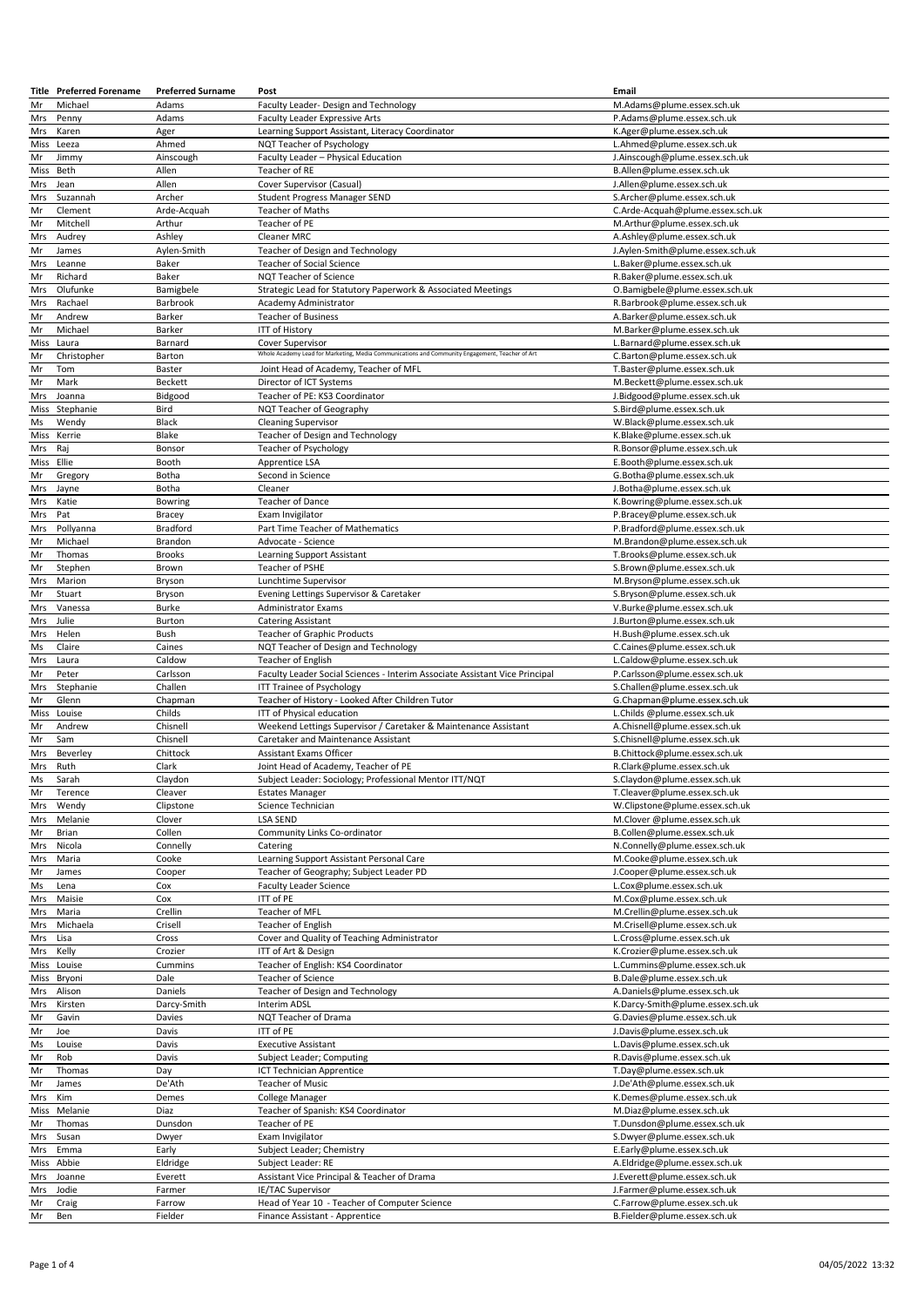|            | <b>Title</b> Preferred Forename | <b>Preferred Surname</b> | Post                                                      | Email                                                     |
|------------|---------------------------------|--------------------------|-----------------------------------------------------------|-----------------------------------------------------------|
| Mr         | Andrew                          | Flight                   | Site Team                                                 | A.Flight@plume.essex.sch.uk                               |
| Mrs        | Paula                           | Flight                   | <b>Catering Manager</b>                                   | P.Flight@plume.essex.sch.uk                               |
| Mr         | Kevin                           | Flower                   | Subject Leader Art                                        | K.Flower@plume.essex.sch.uk                               |
| Mrs        | Fran                            | Ford                     | <b>Catering Assistant</b>                                 | F.Ford@plume.essex.sch.uk                                 |
| Mrs        | Victoria                        | Forster                  | <b>Teacher of Mathematics</b>                             | V.Forster@plume.essex.sch.uk                              |
| Mrs        | Catherine                       | Frampton-Singh           | Home School Attendance Officer                            | C.Frampton-Singh@plume.essex.sch.uk                       |
| Mrs        | Kim                             | Freeman                  | Attendance Officer                                        | K.Freeman@plume.essex.sch.uk                              |
|            |                                 |                          |                                                           |                                                           |
| Mrs        | Sarah                           | Freeman                  | Director of Human Resources                               | S.Freeman@plume.essex.sch.uk                              |
| Mrs        | Joanna                          | Frost                    | PPG Coordinator                                           | J.Frost@plume.essex.sch.uk                                |
| Mrs        | Andrea                          | Gardiner                 | Teacher of English                                        | A.Gardiner@plume.essex.sch.uk                             |
| Mr         | Oliver                          | Gardiner                 | <b>ECT of Science</b>                                     | O.Gardiner@plume.essex.sch.uk                             |
| Mrs        | Carol                           | Gaskin                   | Library Assistant                                         | C.Gaskin@plume.essex.sch.uk                               |
| Dr         | George                          | Georgiou                 | Subject Leader; Biology                                   | G.Georgiou@plume.essex.sch.uk                             |
| Mrs        | Angela                          | Gibbons                  | Teacher of MFL                                            | A.Gibbons@plume.essex.sch.uk                              |
| Mrs        | Erin                            | Godfrey                  | Subject Leader: Media Studies; Teacher of Social Sciences | E.Godfrey@plume.essex.sch.uk                              |
| Mrs        | Heather                         | Goodall                  | <b>ITT Science</b>                                        | H.Goodall@plume.essex.sch.uk                              |
| Miss       | Laura                           | Gray                     | Lunchtime Supervisor                                      | L.Gray@plume.essex.sch.uk                                 |
| Mrs        | Michelle                        | Gregory                  | Exam Invigilator                                          | M.Gregory@plume.essex.sch.uk                              |
| Mr         | Freddie                         | Griggs                   | <b>ITT of English</b>                                     | F.Griggs@plume.essex.sch.uk                               |
|            |                                 |                          |                                                           |                                                           |
| Mrs        | Lynne                           | Hadert                   | Cleaner                                                   | L.Hadert@plume.essex.sch.uk                               |
| Mr         | Roger                           | Hancox                   | Caretaker and Maintenance Assistant                       | R.Hancox@plume.essex.sch.uk                               |
| Dr         | Sarah                           | Hansell                  | Subject Leader: Law                                       | S.Hansell@plume.essex.sch.uk                              |
| Mrs        | Donna                           | Harrington               | Flexible Learning Centre Manager                          | D.Harrington@plume.essex.sch.uk                           |
| Mr         | Ewan                            | Harris                   | <b>SEND Faculty Leader</b>                                | E.Harris@plume.essex.sch.uk                               |
| Mrs        | Gretchen                        | Harris                   | <b>Student Data Manager</b>                               | G.Harris@plume.essex.sch.uk                               |
| Mrs        | Marion                          | Harrison                 | Senior Receptionist                                       | M.Harrison@plume.essex.sch.uk                             |
| Ms         | Renetta                         | Harrison                 | Receptionist & Academy Administrator                      | R.Harrison@plume.essex.sch.uk                             |
| Mr         | Billy                           | Hart                     | ITT of Maths                                              | B.Hart@plume.essex.sch.uk                                 |
|            | Miss Louise                     | Harvey                   | Cover Supervisor                                          | L.Harvey@plume.essex.sch.uk                               |
| Mr         | Antony                          | Harwood                  | Second in Science                                         | A.Harwood@plume.essex.sch.uk                              |
| Mrs        | Jessica                         | Heard                    | ITT of Psychology                                         | J.Heard@plume.essex.sch.uk                                |
| Mrs        | Sarah                           |                          | Cover & General Admin Assistant                           | S.Hegarty@plume.essex.sch.uk                              |
|            |                                 | Hegarty                  |                                                           |                                                           |
| Mrs        | Anna                            | Heslop                   | Science Technician                                        | A.Heslop@plume.essex.sch.uk                               |
| Mrs        | Carina                          | Hicks                    | Second in Charge - Mathematics                            | C.Hicks@plume.essex.sch.uk                                |
| Mrs        | Deborah                         | Hill                     | First Aid Administrator                                   | D.Hill@plume.essex.sch.uk                                 |
| Mrs        | Fiona                           | Hill                     | Musician in Residence                                     | F.Hill@plume.essex.sch.uk                                 |
| Mrs        | Kate                            | Hitchens                 | Teacher of Geography                                      | K.Hitchens@plume.essex.sch.uk                             |
| Mrs        | Jenna                           | Holloway                 | Teacher of Art & Digital Media                            | J.Holloway@plume.essex.sch.uk                             |
| Mrs        | Nicola                          | Hopkins                  | Faculty Leader - Mathematics                              | N.Hopkins@plume.essex.sch.uk                              |
| Miss       | Lorraine                        | Howard                   | Attendance Assistant                                      | L.Howard@plume.essex.sch.uk                               |
| Mr         | Robert                          | Howlett                  | Faculty Leader Business and Computing                     | R.Howlett@plume.essex.sch.uk                              |
| Mr         | Ryan                            | Hutchings                | ICT Support Technician - Digital Media                    | R.Hutchings@plume.essex.sch.uk                            |
|            | Kelly                           | Hyam                     | Admin ITT                                                 | K.Hyam@plume.essex.sch.uk                                 |
|            |                                 |                          |                                                           |                                                           |
| Mrs        |                                 |                          |                                                           |                                                           |
| Mrs        | Jean                            | Ingram                   | Community Links Administrator                             | J.Ingram@plume.essex.sch.uk                               |
| Mr         | Paul                            | Jackson                  | Head of Year, Cover Teacher                               | P.Jackson@plume.essex.sch.uk                              |
| Mrs        | Lesley                          | James                    | Teacher of Maths: KS3 Leader of Maths                     | L.James@plume.essex.sch.uk                                |
| Mrs        | Natasha                         | Janes                    | Assistant Head of Year (Maternity Cover)                  | N.Janes@plume.essex.sch.uk                                |
| Miss       | Bethany                         | Jelbart                  | Cleaner                                                   | B.Jelbart@plume.essex.sch.uk                              |
| <b>Mrs</b> | Julie                           | Jelbart                  | Cleaner                                                   | J.Jelbart@plume.essex.sch.uk                              |
| Mrs        | Mandy                           | Jelbart                  | Cleaner                                                   | M.Jelbart@plume.essex.sch.uk                              |
| Mrs        | Rachael                         | Jewell                   | FTT Technician                                            | R.Jewell@plume.essex.sch.uk                               |
| Mr         | Chris                           | Joynes                   | Teacher of English                                        | C.Joynes@plume.essex.sch.uk                               |
| Mrs Lisa   |                                 | Judd                     | Learning Support Assistant                                | L.Judd@plume.essex.sch.uk                                 |
| Mr         | Andrew                          | Kellett                  | <b>ITT Mathematics</b>                                    | A.Kellett@plume.essex.sch.uk                              |
| Mrs        | Patricia                        | Kelly                    | Exam Invigilator                                          | P.Kelly@plume.essex.sch.uk                                |
|            |                                 |                          |                                                           |                                                           |
| Mrs        | Judy                            | Kendall                  | Cleaner                                                   | J.Kendall@plume.essex.sch.uk                              |
| Miss       | Abigail                         | Kennedy                  | Teacher of English: KS3 Coordinator                       | A.Kennedy@plume.essex.sch.uk                              |
| Mrs        | Lisa                            | Kennedy                  | Cleaner                                                   | L.Kennedy@plume.essex.sch.uk                              |
| Mr         | Lyndn                           | Kirkland                 | ICT Support Department Manager                            | L.Kirkland@plume.essex.sch.uk                             |
| Mrs        | Penny                           | Kirkham                  | Learning Support Assistant (PNI)                          | P.Kirkham@plume.essex.sch.uk                              |
| Mrs        | Justine                         | Knight                   | Science Technician                                        | J.Knight@plume.essex.sch.uk                               |
| Mrs        | Nadi                            | Kordzaia-Humphreys       | Teacher of Maths                                          | N.Kordzaia-Humphreys@plume.essex.sch.uk                   |
| Mr         | Joseph                          | Lane                     | NQT Teacher of Design and Technology                      | J.Lane@plume.essex.sch.uk                                 |
| Mrs        | Sarah                           | Lane                     | Finance Officer                                           | S.Lane@plume.essex.sch.uk                                 |
| Miss Lydia |                                 | Lloyd                    | Learning Support Assistant                                | L.Lloyd@plume.essex.sch.uk                                |
| Mrs        | Claire                          | Lockwood                 | Exam Invigilator                                          | C.Lockwood@plume.essex.sch.uk                             |
| Miss Amy   |                                 | Lowe                     | Cleaner                                                   | A.Lowe@plume.essex.sch.uk                                 |
| Mrs        | Donna                           | Lowe                     | <b>Catering Assistant</b>                                 | D.Lowe@plume.essex.sch.uk                                 |
| Miss Layla |                                 | Maciver-Drummond         | Teacher of Maths - KS4 Coordinator Mathematics            | L.Maciver-Drummond@plume.essex.sch.uk                     |
|            |                                 |                          |                                                           |                                                           |
| Mr         | Eduardo                         | Mahy                     | Teacher of MFL                                            | E.Mahy@plume.essex.sch.uk                                 |
| Dr         | Ben                             | Markham                  | Teacher of History                                        | B.Markham@plume.essex.sch.uk                              |
| Mrs        | Nicola                          | Markham-Lee              | Subject Leader; Dance: BTEC Quality Nominee               | N.Markham-Lee@plume.essex.sch.uk                          |
| Mrs        | Nathalie                        | Martin                   | Teacher of French                                         | N.Martin@plume.essex.sch.uk                               |
| Mr         | Christopher                     | Masters                  | Second in Charge D&T, Teacher of Design and Technology    | C.Masters@plume.essex.sch.uk                              |
| Mr         | Stephen                         | Mayhew                   | Exam Invigilator                                          | S.Mayhew@plume.essex.sch.uk                               |
| Mr         | Alex                            | McCarthy                 | Subject Leader: Geography                                 | A.McCarthy@plume.essex.sch.uk                             |
|            | Miss Sharnett                   | McHillary                | <b>Teacher of Mathematics</b>                             | S.McHillary@plume.essex.sch.uk                            |
| Miss Sarah |                                 | McKelvie                 | Academy Senior Administrator                              | S.McKelvie@plume.essex.sch.uk                             |
| Mrs        | Charlotte                       | Meadows                  | Teacher of PE                                             | C.Meadows@plume.essex.sch.uk                              |
| Mr         | Simon                           | Meadows                  | Assistant Vice Principal - Campus Lead FRC                | S.Meadows@plume.essex.sch.uk                              |
|            |                                 |                          |                                                           |                                                           |
|            | Miss Bethany                    | Meltzer                  | CEIAG Lead & Teacher of PE                                | B.Meltzer@plume.essex.sch.uk                              |
| Mr         | Schalk                          | Meyer                    | Cover Teacher (Casual)                                    | S.Meyer@plume.essex.sch.uk                                |
| Mrs        | Karen                           | Mills                    | Teacher of Art                                            | K.Mills@plume.essex.sch.uk                                |
| Mrs<br>Mr  | Shahin<br>James                 | Mizzen<br>Moore          | Cleaner<br>ITT of PE                                      | S.Mizzen@plume.essex.sch.uk<br>J.Moore@plume.essex.sch.uk |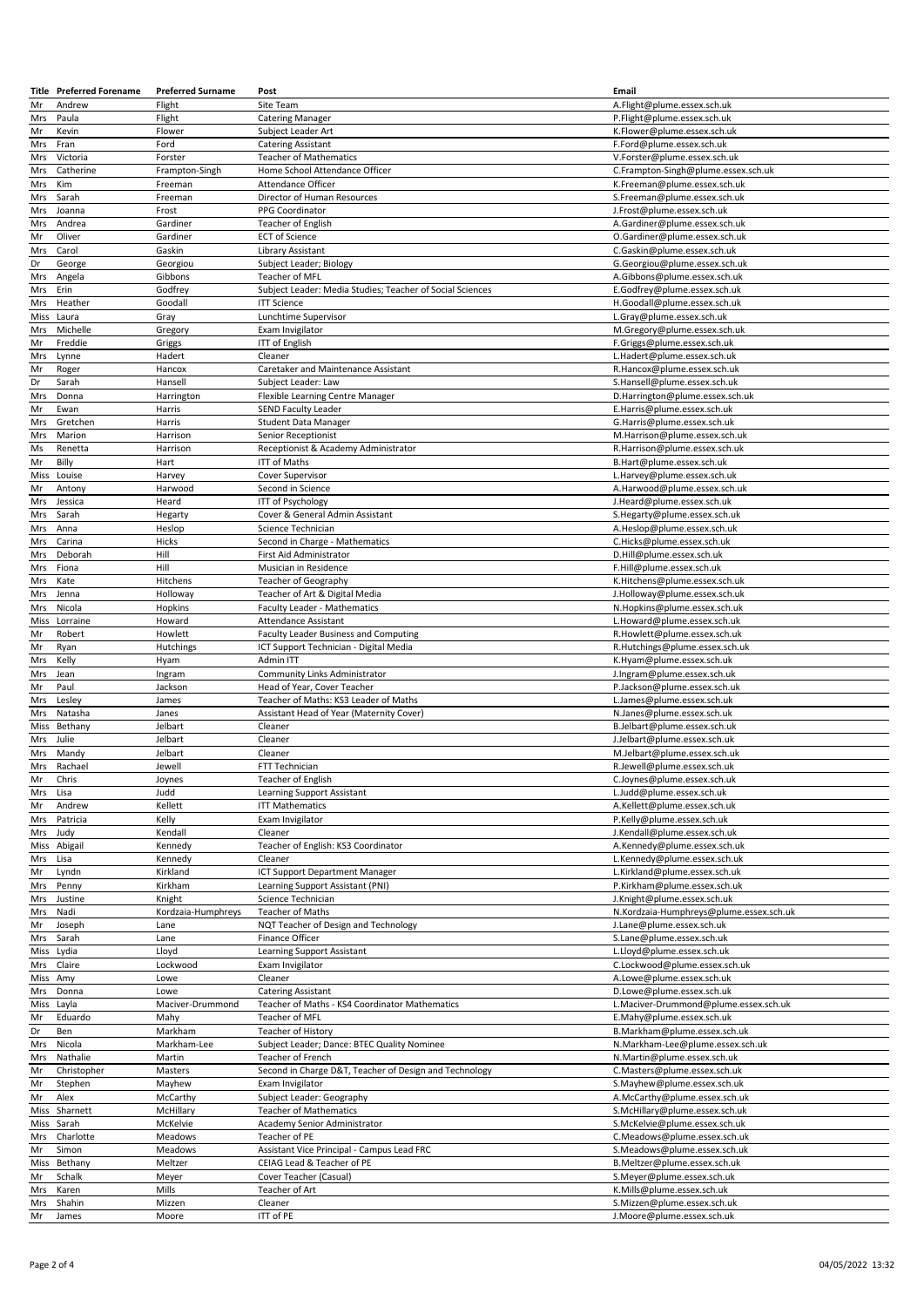|               | <b>Title</b> Preferred Forename | <b>Preferred Surname</b> | Post                                                            | Email                                                       |
|---------------|---------------------------------|--------------------------|-----------------------------------------------------------------|-------------------------------------------------------------|
| Mrs           | Jackie                          | Moorse                   | Cleaner                                                         | J.Moorse@plume.essex.sch.uk                                 |
| <b>Mrs</b>    | Lauren                          | Morgan                   | Assistant Head of Year                                          | L.Morgan@plume.essex.sch.uk                                 |
| Mrs           | Heather                         | Morrell                  | Learning Support Assistant                                      | H.Morrell@plume.essex.sch.uk                                |
| Mr            | Daniel                          | Morris                   | <b>ICT Technical Manager</b>                                    | D.Morris@plume.essex.sch.uk                                 |
| Mrs           | Kay                             | Mosey                    | Cleaner                                                         | K.Mosey@plume.essex.sch.uk                                  |
| Mrs           | Zoe                             | Moss                     | Subject Leader of Business, Teacher of Business                 | Z.Moss@plume.essex.sch.uk                                   |
| Mrs           | Janine                          | Moule                    | Assistant Reprographics Technician & Desktop Publisher          | J.Moule@plume.essex.sch.uk                                  |
| Mr            | Rob                             | Munro                    | College Football Lead                                           | R.Munro@plume.essex.sch.uk                                  |
| Mrs           | Antionette                      | Mutton                   | Teacher of Science - Supply                                     | A.Mutton@plume.essex.sch.uk                                 |
| Mrs           | Joanne                          | Newton                   | Cover Supervisor                                                | J.Newton@plume.essex.sch.uk                                 |
| Mrs           | Sharon                          | Nihill                   | <b>Administration Manager MRC</b>                               | S.Nihill@plume.essex.sch.uk                                 |
| Mrs<br>Mrs    | Sarah<br>Christine              | Nov<br>Oliver            | Exam Invigilator<br>Senior Reprographics Technician             | S.Noy@plume.essex.sch.uk<br>C.Oliver@plume.essex.sch.uk     |
| Mrs           | Alison                          | Ollett                   | Whole Academy Lead for Mental Health, Teacher of Drama          | A.Ollett@plume.essex.sch.uk                                 |
| Mr            | Adenoiki                        | Onakomaiya               | Teacher of Maths: Year 9 Coordinator                            | A.Onakomaiya@plume.essex.sch.uk                             |
| Mrs           | Linda                           | Overend                  | Exam Invigilator                                                | L.Overend@plume.essex.sch.uk                                |
| Mrs           | Catherine                       | Pardoe                   | Teacher of English, KS5 Coordinator                             | C.Pardoe@plume.essex.sch.uk                                 |
| Mrs           | Sarah                           | Parker                   | <b>Turnaround Centre Lead</b>                                   | S.Parker@plume.essex.sch.uk                                 |
| Mrs           | Cheryl                          | Parrott                  | Senior Finance Assistant                                        | C.Parrott@plume.essex.sch.uk                                |
| Miss          | Sarah                           | Parry                    | Teacher of PE                                                   | S.Parry@plume.essex.sch.uk                                  |
| Ms            | Kim                             | Patterson                | Academy Administrator                                           | K.Patterson@plume.essex.sch.uk                              |
| Mr            | Adrian                          | Pay                      | Senior ICT Technician                                           | A.Pay@plume.essex.sch.uk                                    |
| Mrs           | Alison                          | Pennock                  | <b>Teacher of Technology</b>                                    | A.Pennock@plume.essex.sch.uk                                |
| Mr            | Simon                           | Penton                   | Teacher of Science                                              | S.Penton@plume.essex.sch.uk                                 |
| Mrs           | Melanie                         | Perkins                  | Cook Supervisor                                                 | M.Perkins@plume.essex.sch.uk                                |
| Mr            | Christopher                     | Perry                    | ICT Support Technician                                          | C.Perry@plume.essex.sch.uk                                  |
| Mr            | Joshua                          | Perry                    | Teacher of PE                                                   | J.Perry@plume.essex.sch.uk                                  |
| Mrs           | Andrea                          | Peters                   | Lunchtime Supervisor: Catering Assistant                        | A.Peters@plume.essex.sch.uk                                 |
| Mrs           | Olivia                          | Phillips                 | Administration                                                  | O.Phillips@plume.essex.sch.uk                               |
| Ms            | Doreen                          | Pilcher                  | Learning Support Support                                        | D.Pilcher@plume.essex.sch.uk                                |
| Mrs           | Anne                            | Pipe                     | Student Achievement Manager College                             | A.Pipe@plume.essex.sch.uk                                   |
| Mrs           | Victoria                        | Pitt                     | <b>LSA SEND</b>                                                 | V.Pitt@plume.essex.sch.uk                                   |
| Mr            | Ross                            | Power                    | Senior Technology Technician                                    | R.Power@plume.essex.sch.uk                                  |
| Mrs           | Claire                          | Pretty                   | <b>Assistant Vice Principal</b>                                 | C.Pretty@plume.essex.sch.uk                                 |
| Miss          | Nicola                          | Priest                   | Teacher of English                                              | N.Priest@plume.essex.sch.uk                                 |
| Mrs           | Michelle                        | Puleston                 | <b>Teacher of Mathematics</b>                                   | M.Puleston@plume.essex.sch.uk                               |
| Ms            | Mary                            | Purdy                    | Teacher of English                                              | M.Purdy@plume.essex.sch.uk                                  |
| Miss          | Jennifer                        | Raindle                  | Counsellor                                                      | J.Raindle@plume.essex.sch.uk                                |
| Mrs           | Fauzia                          | Raja                     | Teacher of Science                                              | F.Raja@plume.essex.sch.uk                                   |
| $\mathsf{Ms}$ | Susan                           | Rattenbury               | Head of Year 7                                                  | S.Rattenbury@plume.essex.sch.uk                             |
| Mr            | James                           | Raymond                  | Technician: Design & Technology                                 | J.Raymond@plume.essex.sch.uk                                |
| Mrs           | Annette                         | Redfearn                 | Senior HR and ITT Administrator                                 | A.Redfearn@plume.essex.sch.uk                               |
| Mrs           | Karen                           | Redmond                  | Clerk to Trustees                                               | K.Redmond@plume.essex.sch.uk                                |
| Mrs           | Michelle                        | Revell                   | Cook Supervisor                                                 | M.Revell@plume.essex.sch.uk                                 |
|               |                                 |                          |                                                                 |                                                             |
| Mrs           | Kimberly                        | Rhodes                   | Interim Assistant Head of Year 9                                | K.Rhodes@plume.essex.sch.uk                                 |
| <b>Mrs</b>    | Pat                             | Rhodes                   | Assistant Head of Year                                          | P.Rhodes@plume.essex.sch.uk                                 |
| Mrs           | Sarah                           | Rimbaut                  | <b>Faculty Leader MFL</b>                                       | S.Rimbaut@plume.essex.sch.uk                                |
| Mr            | Andrew                          | Robinson                 | Subject Leader; Physics                                         | A.Robinson@plume.essex.sch.uk                               |
| Mrs           | Anita                           | Rogers                   | Cleaner                                                         | A.Rogers@plume.essex.sch.uk                                 |
| Mr            | Christopher                     | Roper                    | Teacher of History                                              | C.Roper@plume.essex.sch.uk                                  |
| Mrs           | Anne-Lise                       | Rose                     | Teacher of French                                               | A.Rose@plume.essex.sch.uk                                   |
| Mr            | Daniel                          | Rose                     | Head of Year 11, Director of Football College and Teacher of PE | D.Rose@plume.essex.sch.uk                                   |
| Mrs           | Natasha                         | Ross                     | Lunchtime Supervisor                                            | N.Ross@plume.essex.sch.uk                                   |
| Mrs           | Karen                           | Rowland                  | Library Assistant                                               | K.Rowland@plume.essex.sch.uk                                |
| Mrs           | Lois                            | Russell                  | Second in English                                               | L.Russell@plume.essex.sch.uk                                |
| Mrs           | Kirsty                          | Samuels                  | Lunchtime Supervisor                                            | K.Samuels@plume.essex.sch.uk                                |
| Mrs           | Melissa                         | Sarling                  | SEND Provision Management Coordinator                           | M.Sarling@plume.essex.sch.uk                                |
| Mrs<br>Mr     | Wendy<br>Richard                | Sayer<br>Scott           | Cleaner<br>Director of Business, Finance and Premises           | W.Sayer@plume.essex.sch.uk<br>R.Scott@plume.essex.sch.uk    |
| Mr            | Adam                            | Scrivener                | NQT Teacher of IT and Computing                                 | A.Scrivener@plume.essex.sch.uk                              |
| Mr            | Joe                             | Seager                   | <b>ITT of Chemistry</b>                                         | J.Seager@plume.essex.sch.uk                                 |
| Miss          | Chloe                           | Searle                   | NQT Teacher of Design and Technology                            | C.Searle@plume.essex.sch.uk                                 |
| Mrs           | Lisa                            | Shead                    | Cleaner                                                         | L.Shead@plume.essex.sch.uk                                  |
| Miss          | Samantha                        | Shead                    | Teacher of MFL; KS3 Coordinator                                 | S.Shead@plume.essex.sch.uk                                  |
| Mr            | Ben                             | Shedwick                 | Cover Supervisor                                                | B.Shedwick@plume.essex.sch.uk                               |
| Mrs           | Linda                           | Sherwin                  | Library Assistant                                               | L.Sherwin@plume.essex.sch.uk                                |
| Mrs           | Jacqueline                      | Sinclair                 | Academy Administrator                                           | J.Sinclair@plume.essex.sch.uk                               |
| Mrs           | Claire                          | Slade                    | Assistant Head of Year                                          | C.Slade@plume.essex.sch.uk                                  |
| Mrs           | Susana                          | Smee                     | Cover Supervisor                                                | S.Smee@plume.essex.sch.uk                                   |
| Miss          | Kate                            | Smith                    | Learning Support Assistant                                      | K.Smith@plume.essex.sch.uk                                  |
| Mrs           | Wendy                           | Smith                    | Science Technician                                              | W.Smith@plume.essex.sch.uk                                  |
|               | Miss Nicola                     | Snell                    | Cleaner                                                         | N.Snell@plume.essex.sch.uk                                  |
| Mrs           | Deborah                         | Soames                   | <b>Teacher of Technology</b>                                    | D.Soames@plume.essex.sch.uk                                 |
| Mrs           | Judith                          | Southgate                | Assistant HOY 9                                                 | J.Southgate@plume.essex.sch.uk                              |
| Mr            | Matthew                         | Springett                | Subject Leader: History                                         | M.Springett@plume.essex.sch.uk                              |
| Mrs           | Abi                             | Stansfield               | <b>SEN Progression Manager</b>                                  | A.Stansfield@plume.essex.sch.uk                             |
| Mr            | David                           | Stephenson               | Teacher of RE                                                   | D.Stephenson@plume.essex.sch.uk                             |
| Miss          | Kimberly                        | Stewart                  | Teacher of English                                              | K.Stewart@plume.essex.sch.uk                                |
| Mrs           | Jacqueline                      | Stockwell                | Faculty Assistant: Technology                                   | J.Stockwell@plume.essex.sch.uk                              |
| Mr            | Ashley                          | Stoneman                 | Vice Principal                                                  | A.Stoneman@plume.essex.sch.uk                               |
| Mr            | Tim                             | Sutton                   | Site Team Assistant                                             | T.Sutton@plume.essex.sch.uk                                 |
| Mrs           | Claire                          | Symons                   | <b>Library Supervisor</b>                                       | C.Symons@plume.essex.sch.uk                                 |
| Mrs           | Helen                           | Taczynski                | Teacher of PE                                                   | H.Taczynski@plume.essex.sch.uk                              |
| Mrs<br>Mr     | Kelly<br>Michael                | Tavener                  | <b>Catering Assisstant</b><br>Teacher of English/Advocate       | K.Tavener@plume.essex.sch.uk<br>M.Taylor@plume.essex.sch.uk |